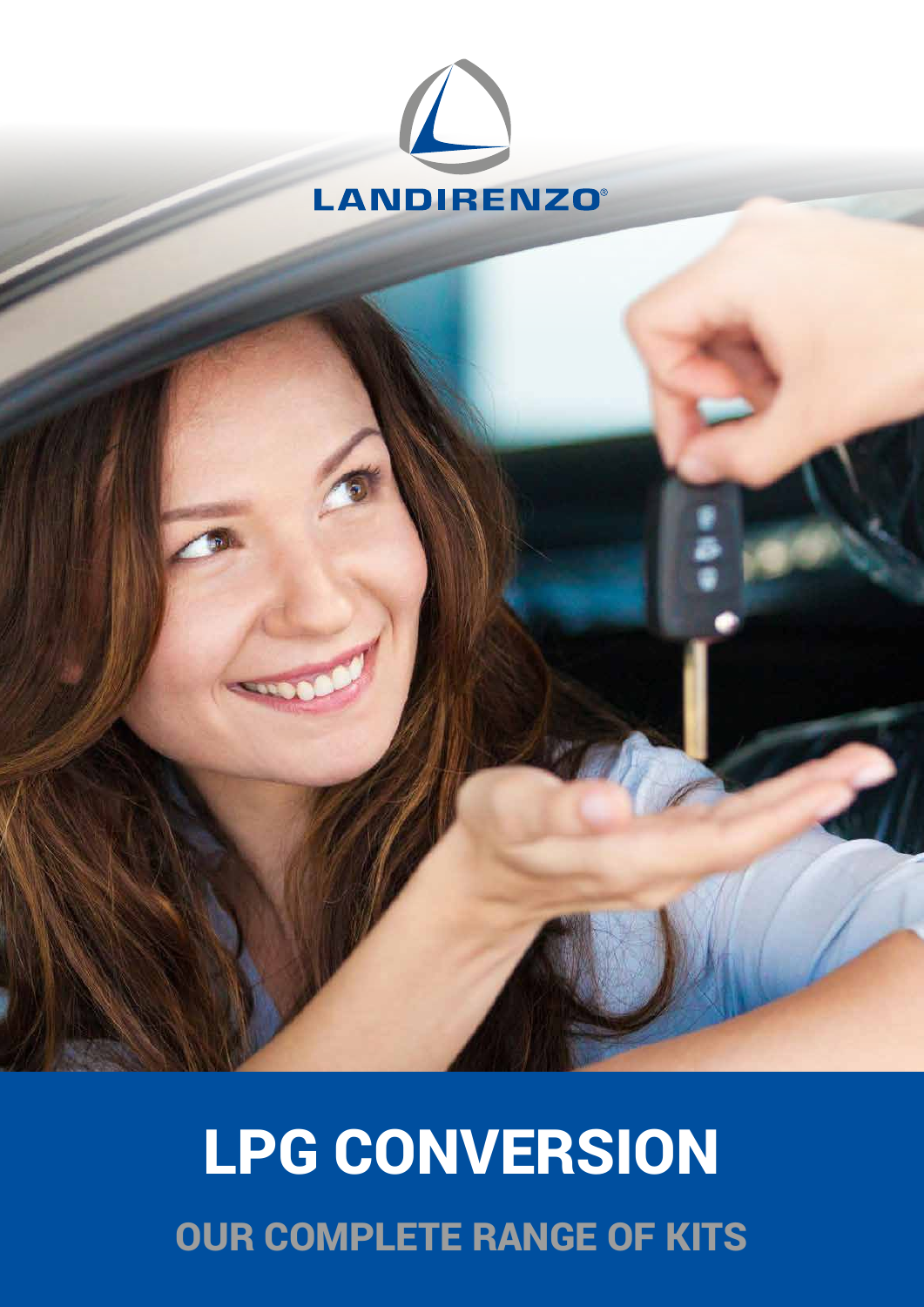## COMPOSITION OF THE LPG SYSTEM



# **OMEGAS**

**THE SYSTEM MOST INSTALLED BY CAR MANUFACTURERS WORLDWIDE**

#### **TOP OF THE RANGE**

The mechanical components of the OMEGAS systems have been carefully selected to meet the stringent technical and quality specifications of car manufacturers, which is why they are our flagship products.



 $\sqrt{2}$ 

 $\sqrt{2}$ 

#### p **EASY SET-UP**

The advanced algorithms for the assisted calibration of OMEGAS ECUs interact with the system's cutting-edge components, allowing for quick, accurate and precise system set up. This means better vehicle handling and efficiency in all gas set ups.



line with the standards imposed by car manufacturers.

### **QUALITY WITHOUT COMPROMISE**

All OMEGAS components undergo end-of-line tests in order to meet the automotive market's most stringent demands. This ensures maximum safety and reliability.

**Solution CONEGAS ECUS** interact with the vehicle's OBDII diagnostic system via the CAN protocol, providing accurate and effective calibration during set-up and advanced diagnostic strategies while running on gas.



### **100% ITALIAN TECHNOLOGY**

All Landirenzo system components are designed and manufactured in Italy

 $\sqrt{2}$ 

### EVO **THE BEST-SELLING SYSTEM**

### **IN THE WORLD**



### **RIGHT PRICE**

The EVO systems are characterised by excellent value for money, an advantage that has promoted their success worldwide.



cubic capacity.

The flexibility of the EVO range means that the system can be adapted to any light or heavy transport vehicle with any



### **EASY INSTALLATION**

The components of the EVO systems are silent and compact, allowing for great ease of installation and use.



### **EFFICIENT AND RELIABLE**

The EVO systems provide the highest levels of efficiency and reliability over time, ensuring excellent vehicle performance and utmost driving pleasure. This is why more than 350,000 motorists around the world have already chosen EVO.

### **DIAGNOSTICS**

The EVO range includes a version with OBDII connectivity for advanced gas system diagnostics.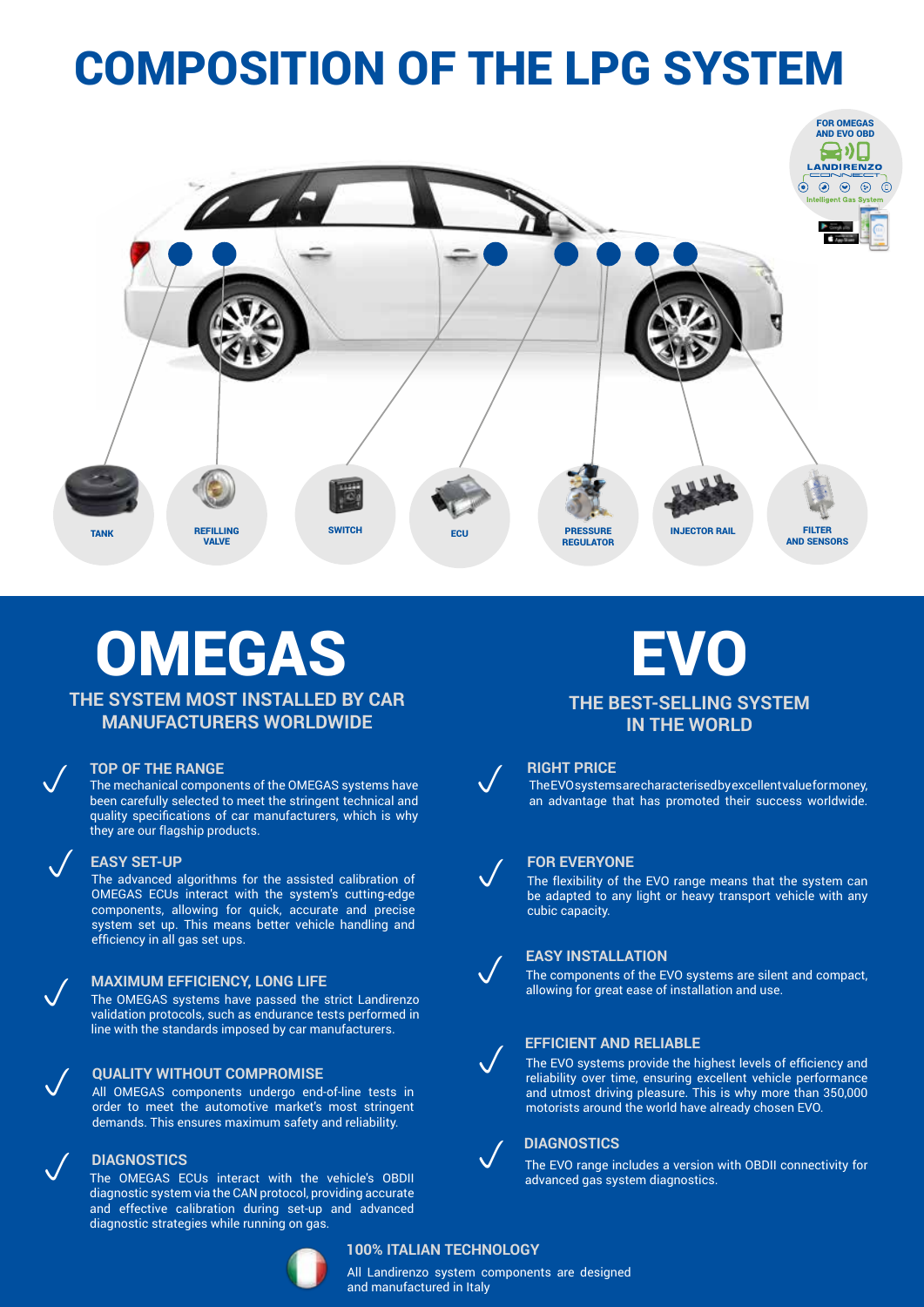| <b>OMEGAS - VERSIONS</b> |                      |         |                           |     |                                                  |                               |  |  |  |  |
|--------------------------|----------------------|---------|---------------------------|-----|--------------------------------------------------|-------------------------------|--|--|--|--|
| <b>INJECTION</b>         | <b>SYSTEM</b>        | cc      | <b>PRESSURE REGULATOR</b> | kW  | <b>ECU</b>                                       | <b>RAIL</b>                   |  |  |  |  |
| <b>DIRECT</b>            | <b>OMEGAS DIRECT</b> | $2 - 4$ | <b>LI12</b>               | 120 |                                                  | <b>GI25</b><br><b>GIRS 12</b> |  |  |  |  |
|                          |                      |         | LI10                      | 160 | <b>OMEGAS DIRECT</b><br><b>OMEGAS DIRECT 3.0</b> |                               |  |  |  |  |
|                          |                      |         | LI10M                     | 200 |                                                  |                               |  |  |  |  |
|                          |                      | $6 - 8$ | LI10M                     | 200 | <b>OMEGAS DIRECT 1.0</b>                         |                               |  |  |  |  |
| <b>SEQUENTIAL</b>        | <b>OMEGAS</b>        | $2 - 4$ | L112                      | 120 | OMEGAS 4.0 OBD                                   | <b>GIRS 12</b>                |  |  |  |  |
|                          |                      |         | LI10                      | 160 |                                                  |                               |  |  |  |  |
|                          |                      | $5-8$   | LI10M                     | 200 | OMEGAS 3.0 OBD                                   |                               |  |  |  |  |

### **EVO - VERSIONS**

| <b>INJECTION</b>  | <b>SYSTEM</b> | cc             | PRESSURE REGULATOR | kW  | <b>ECU</b>            | <b>RAIL</b>     |
|-------------------|---------------|----------------|--------------------|-----|-----------------------|-----------------|
| <b>SEQUENTIAL</b> | <b>EVO</b>    |                | LI <sub>02</sub>   | 110 | <b>EVO</b><br>EVO OBD | <b>EVO</b>      |
|                   |               | $2 - 4$        | <b>LI10</b>        | 160 |                       |                 |
|                   |               |                | LI10M              | 200 |                       |                 |
|                   |               | $5-6$          | LI10M              | 200 | EVO OBD 6C            |                 |
|                   | EVO L         | $\overline{4}$ | LI12               | 120 | EVO L                 | EP<br>IG1<br>37 |

Configurations also available in MINIKIT format